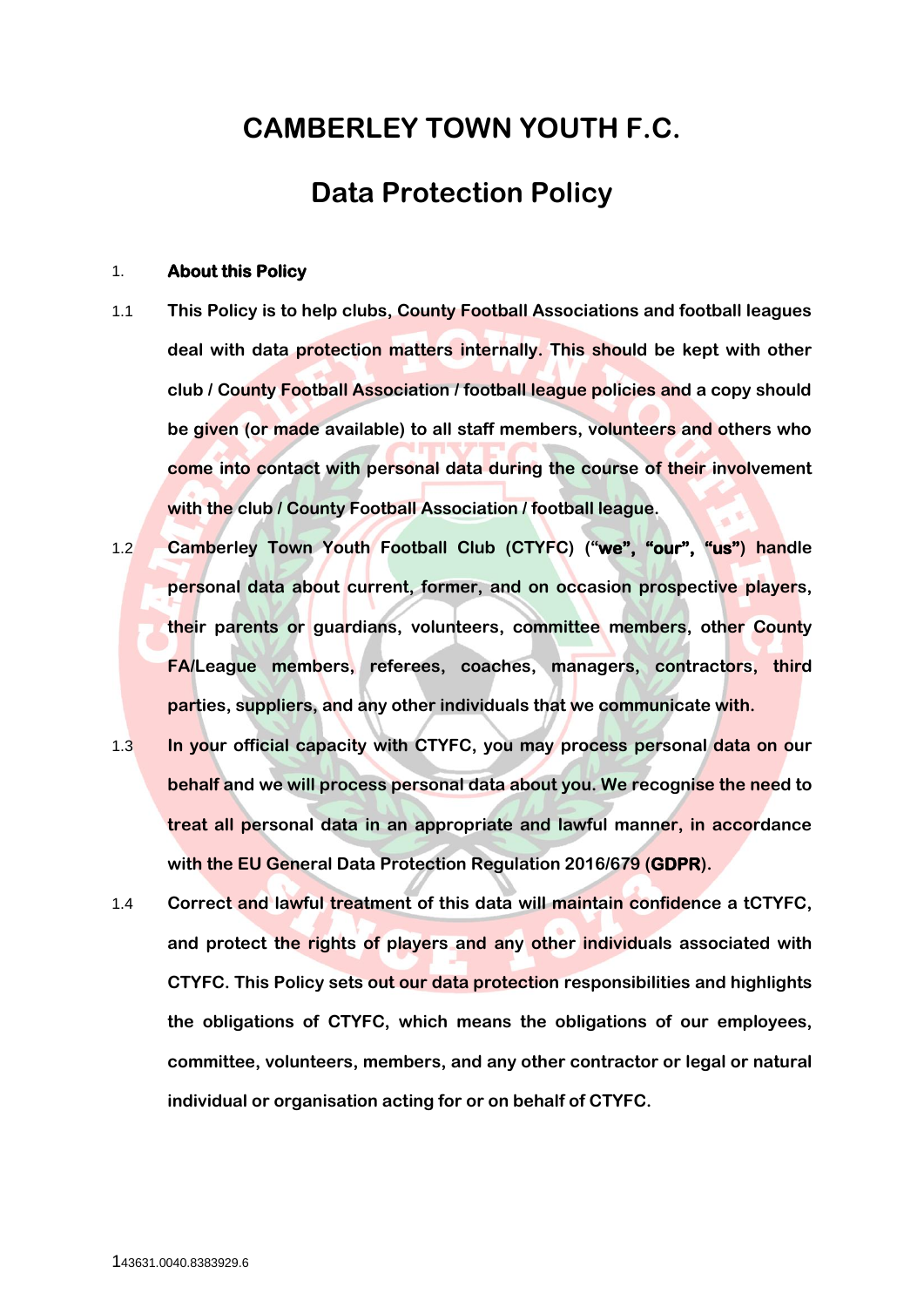- 1.5 **You are obliged to comply with this policy when processing personal data on behalf of CTYFC, and this policy will help you to understand how to handle personal data.**
- 1.6 **The CTYFC committee will be responsible for ensuring compliance with this Policy. Any questions about this Policy or data protection concerns should be referred to the committee.**
- 1.7 **We process player volunteer, member, referee, coach, manager, contractor, committee, supplier and third party personal data for administrative and CTYFC management purposes. Our purpose for holding this personal data is to be able to contact relevant individuals on CTYFC business and our legal basis for processing your personal data in this way is the contractual relationship we have with you. We will keep this data for 6 months after the end of your official relationship with CTYFC, unless required otherwise by law and / or regulatory requirements. Information on players is ordinarily kept on a seasonal basis.**
- 1.8 **All the key definitions under GDPR can be found at https://ico.org.uk/fororganisations/guide-to-data-protection/guide-to-the-general-data-protectionregulation-gdpr/principles/**
- 2. **What we need from you**
- 2.1 **To assist with our compliance with GDPR we will need you to comply with the terms of this policy. We have set out the key guidance in this section but please do read the full policy carefully.**
- 2.2 **Please help us to comply with the data protection principles (set out briefly in section [3](#page-3-0) of this policy and in further detail below):**
	- 2.2.1 **please ensure that you only process data in accordance with our transparent processing as set out in our Privacy notice;**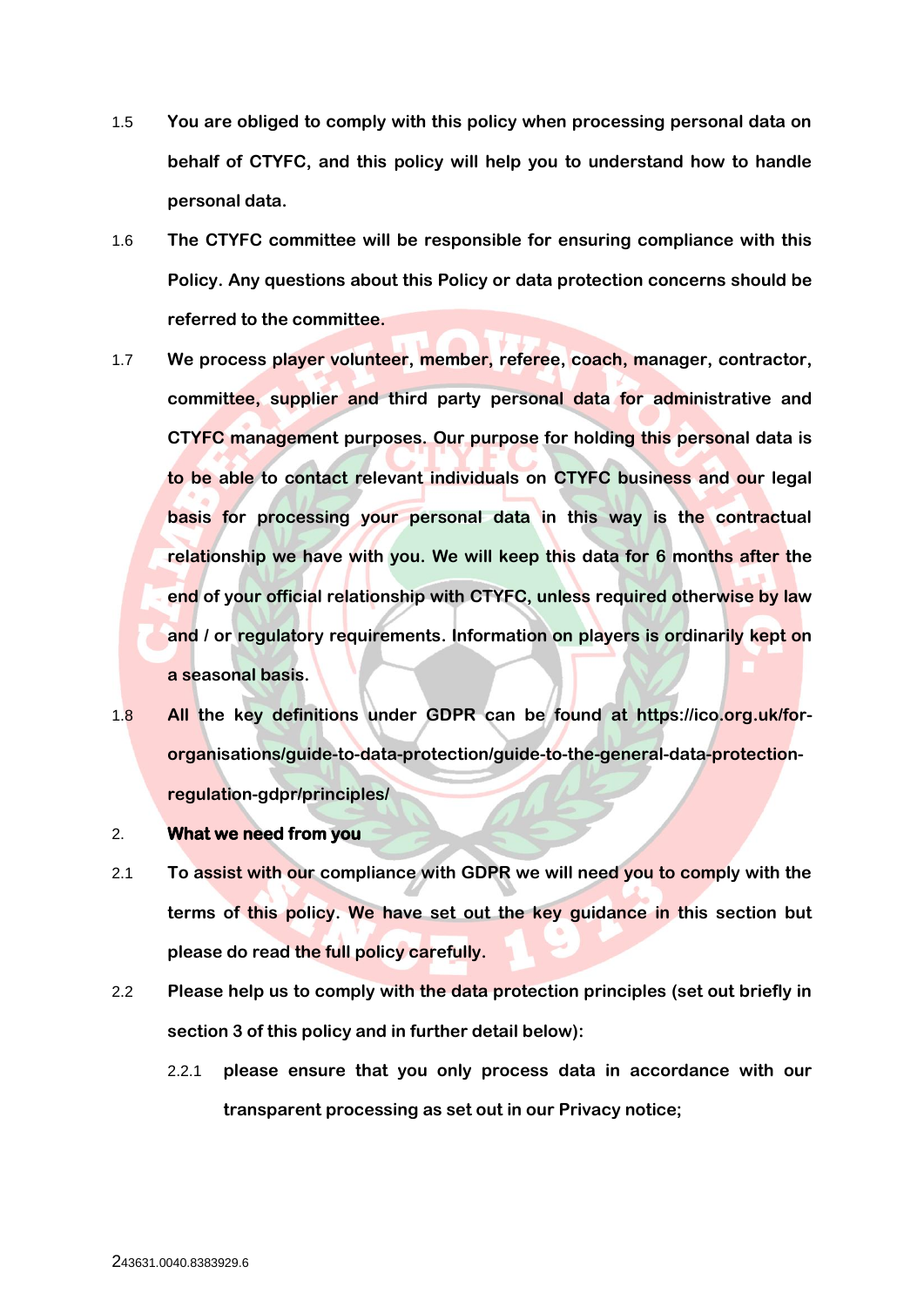- 2.2.2 **please only process personal data for the purposes for which we have collected it (i.e. if you want to do something different with it then please speak to Lucy Holmes (secretary) first;**
- 2.2.3 **please do not ask for further information about players and / or members and / or staff and / or volunteers without first checking with Lucy Holmes (secretary);**
- 2.2.4 **if you are asked to correct an individual's personal data, please make sure that you can identify that individual and, where you have been able to identify them, make the relevant updates on our records and systems;**
- 2.2.5 **please comply with our retention periods listed in our Privacy Notice and make sure that if you still have information which falls outside of those dates, that you delete/destroy it securely;**
- 2.2.6 **please treat all personal data as confidential. If it is stored in electronic format then please consider whether the documents themselves should be password protected or whether your personal computer is password protected and whether you can limit the number of people who have access to the information. Please also consider the security levels of any cloud storage provider (and see below). If it is stored in hard copy format then please make sure it is locked away safely and is not kept in a car overnight or disposed of in a public place;**
- 2.2.7 **if you are looking at using a new electronic system for the storage of information, please talk to Lucy Holmes (secretary) first so that we can decide whether such a system is appropriately secure and complies with GDPR;**
- 2.2.8 **if you are planning on sharing personal data with anybody new or with a party outside the FA structure then please speak to Lucy Holmes**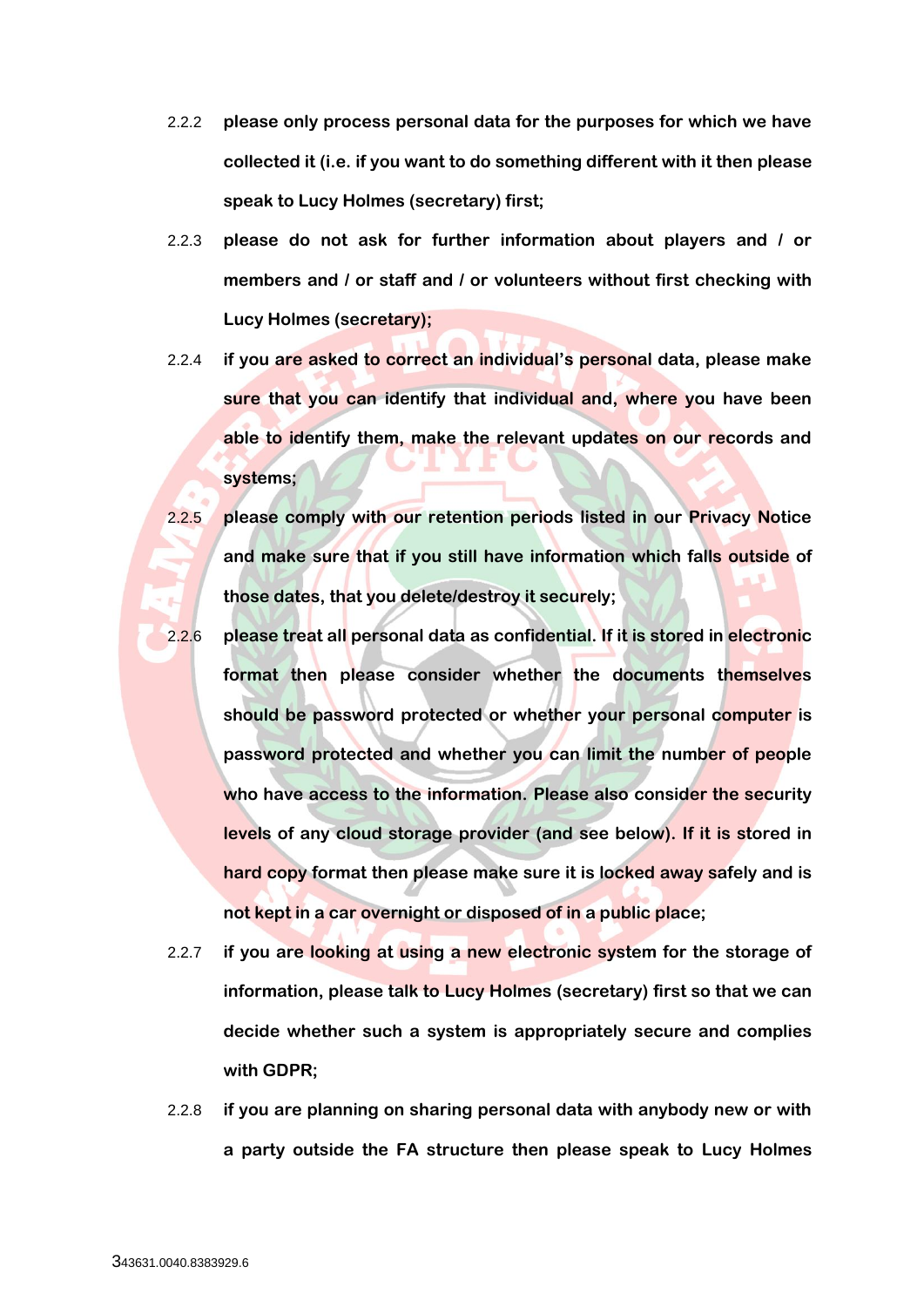**before doing so who will be able to check that the correct contractual provisions are in place and that we have a lawful basis to share the information;**

- 2.2.9 **if you receive a subject access request (or you think somebody is making a subject access request for access to the information we hold on them) then please tell Lucy Holmes (secretary) as soon as possible because we have strict timelines in which to comply;**
- 2.2.10 **if you think there has been a data breach (for example you have lost personal data or a personal device which contains personal data or you have been informed that a coach has done so, or you have sent an email and open copied all contacts in) then please speak to Lucy Holmes who will be able to help you to respond.**

**If you have any questions at any time then please just ask Lucy Holmes. We are here to help.**

#### <span id="page-3-0"></span>3. **Data protection principles**

- 3.1 **Anyone processing personal data must comply with the enforceable principles of data protection. Personal data must be:**
	- 3.1.1 **processed lawfully, fairly and in a transparent manner;**
	- 3.1.2 **collected for only specified, explicit and legitimate purposes;**
	- 3.1.3 **adequate, relevant and limited to what is necessary for the purpose(s) for which it is processed;**
	- 3.1.4 **accurate and, where necessary, kept up to date;**
	- 3.1.5 **kept in a form which permits identification of individuals for no longer than is necessary for the purpose(s) for which it is processed;**
	- 3.1.6 **processed in a manner that ensures its security by appropriate technical and organisational measures to protect against unauthorised**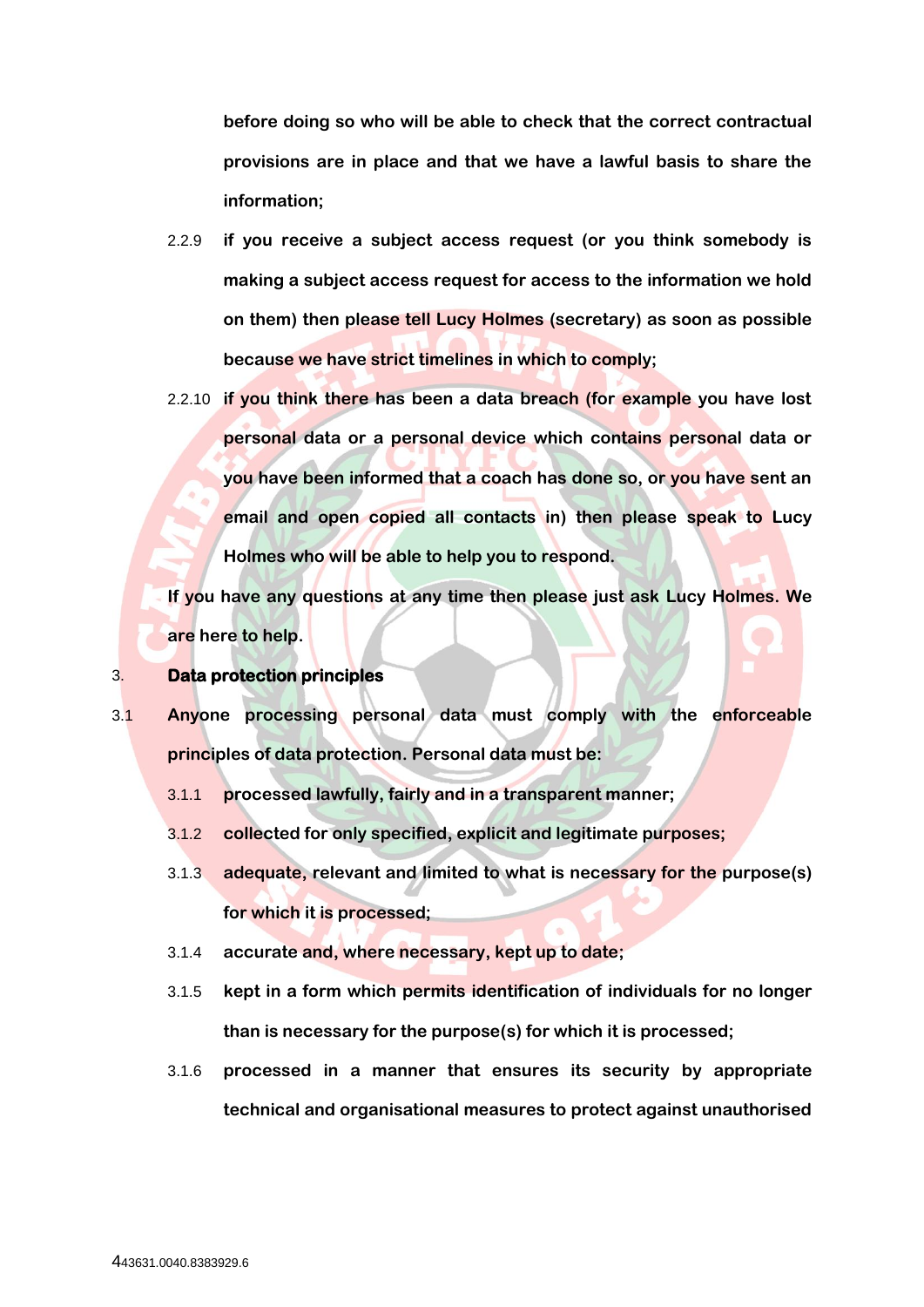**or unlawful processing and against accidental loss, destruction or damage;**

3.2 **We are responsible for and must be able to demonstrate compliance with the data protection principles listed above.**

#### 4. **Fair and lawful processing**

- 4.1 **This Policy aims to ensure that our data processing is done fairly and without adversely affecting the rights of the individual.**
- 4.2 **Lawful processing means data must be processed on one of the legal bases set out in the GDPR. When special category personal data is being processed, additional conditions must be met.**

## 5. **Processing for limited purposes**

- 5.1 **CTYFC collects and processes personal data. This is data we receive directly from an individual and data we may receive from other sources.**
- 5.2 **We will only process personal data for the purposes of CTYFC as instructed by the committee, the County FA or The FA, or as specifically permitted by the GDPR. We will let individuals know what those purposes are when we first collect the data or as soon as possible thereafter.**

## 6. **Consent**

- 6.1 **One of the lawful bases on which we may be processing data is the individual's consent.**
- 6.2 **An individual consents to us processing their personal data if they clearly indicate specific and informed agreement, either by a statement or positive action.**
- 6.3 **Individuals must be easily able to withdraw their consent at any time and withdrawal must be promptly honoured. Consents should be refreshed every season.**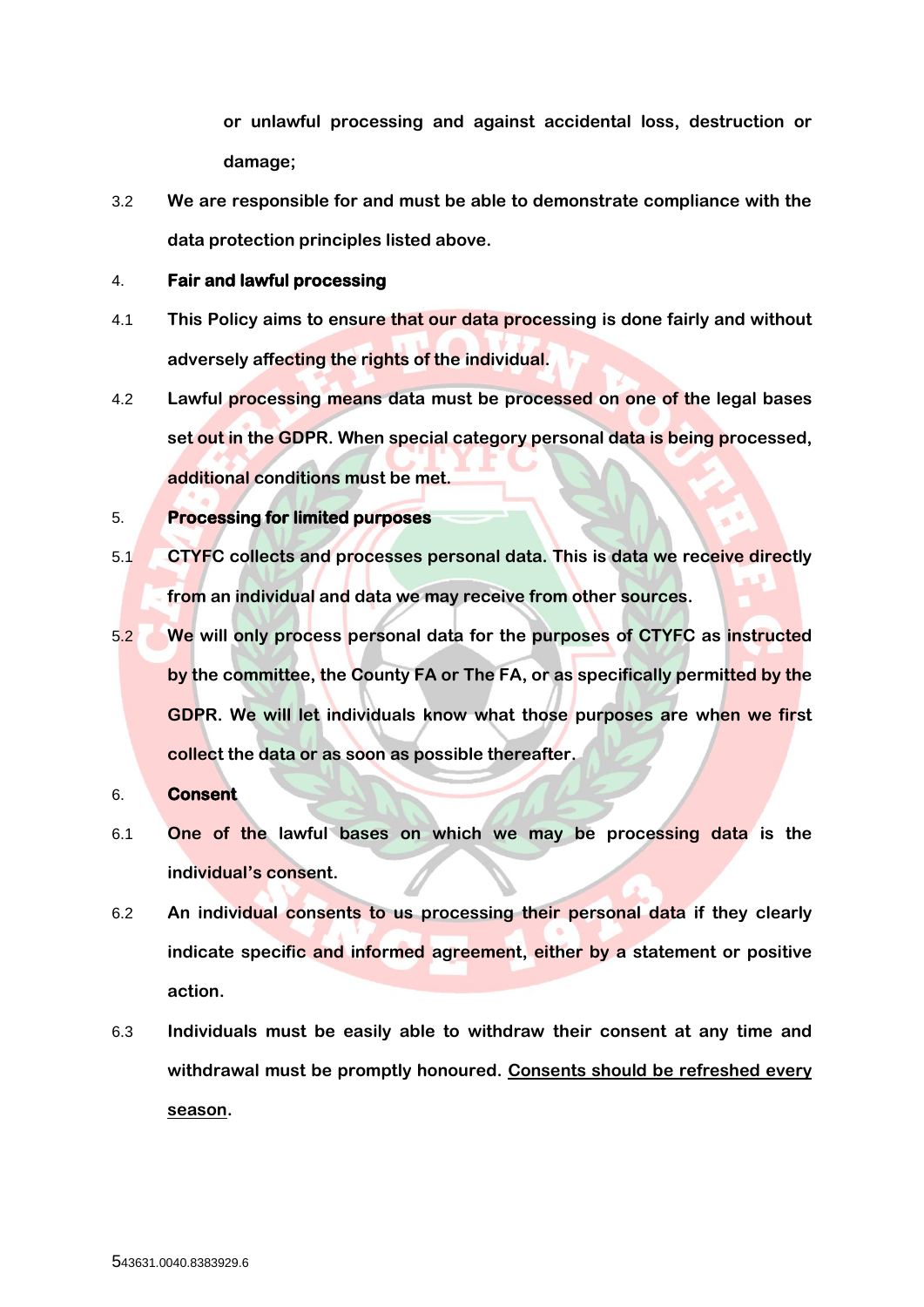- 6.4 **Explicit consent is usually required for automated decision-making and for cross-border data transfers, and for processing special category personal data. Where children are involved then the consent must be in writing from parent/guardian**
- 6.5 **Where consent is our legal basis for processing, we will need to keep records of when and how this consent was captured.**
- 6.6 **Our Privacy Notice sets out the lawful bases on which we process data of our players and members.**

#### 7. **Notifying individuals**

- 7.1 **Where we collect personal data directly from individuals, we will inform them about:**
	- 7.1.1 **the purpose(s) for which we intend to process that personal data;**
	- 7.1.2 **the legal basis on which we are processing that personal data;**
	- 7.1.3 **where that legal basis is a legitimate interest, what that legitimate interest is;**
	- 7.1.4 **where that legal basis is statutory or contractual, any possible consequences of failing to provide that personal data;**
	- 7.1.5 **the types of third parties, if any, with which we will share that personal data, including any international data transfers;**
	- 7.1.6 **their rights as data subjects, and how they can limit our use of their personal data;**
	- 7.1.7 **the period for which data will be stored and how that period is determined;**
	- 7.1.8 **any automated decision-making processing of that data and whether the data may be used for any further processing, and what that further processing is.**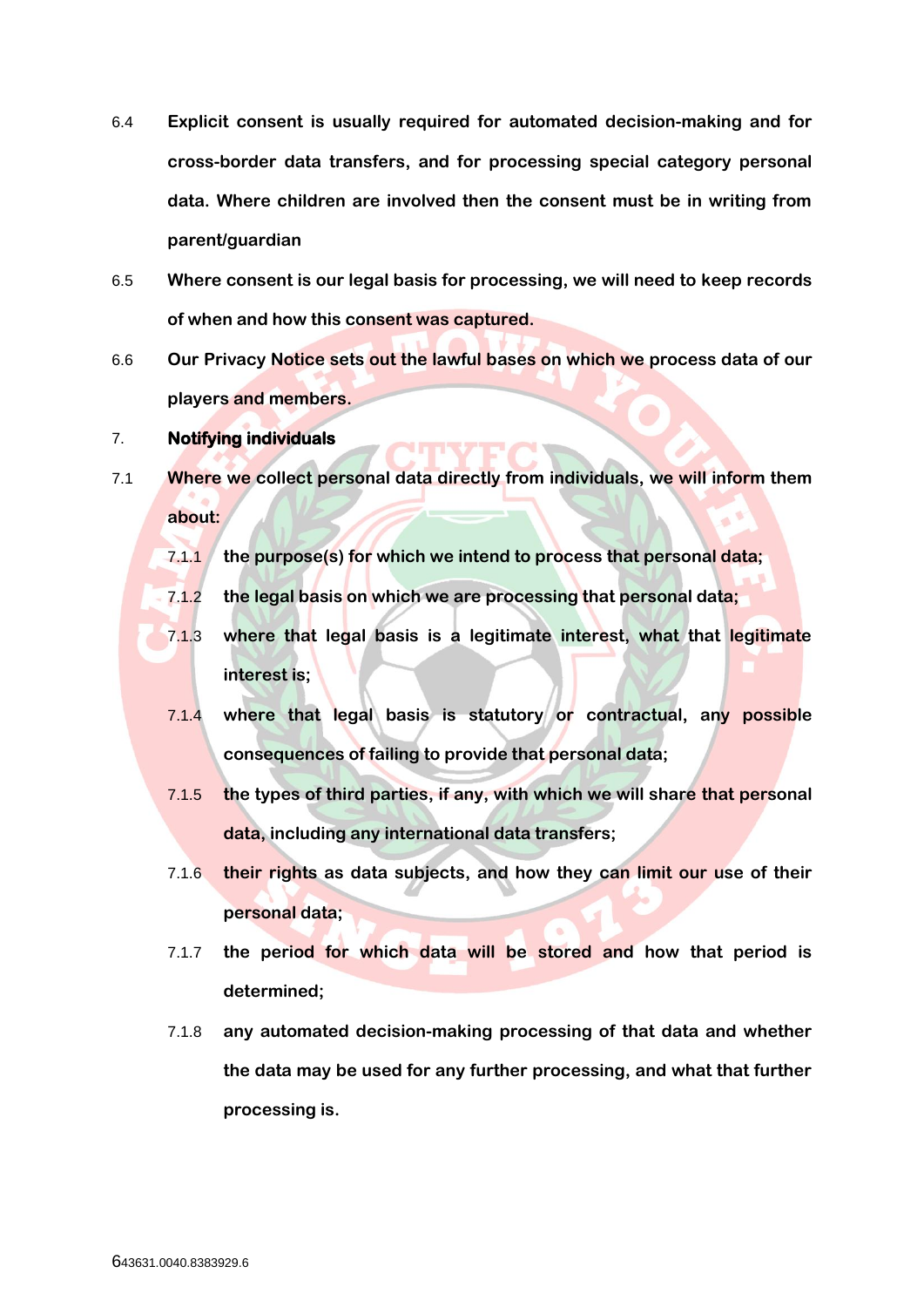- 7.2 **If we receive personal data about an individual from other sources, we will provide the above information as soon as possible and let them know the source we received their personal data from;**
- 7.3 **We will also inform those whose personal data we process that we, CTYFC, are the data controller in regard to that data, and which individual(s) in CTYFC are responsible for data protection.**

#### 8. **Adequate, relevant and non-excessive processing**

- 8.1 **We will only collect personal data that is required for the specific purpose notified to the individual.**
- 8.2 **You may only process personal data if required to do so in your official capacity with CTYFC. You cannot process personal data for any reason unrelated to your duties.**
- 8.3 **CTYFC must ensure that when personal data is no longer needed for specified purposes, it is deleted or anonymised.**

#### 9. **Accurate data**

**We will ensure that personal data we hold is accurate and kept up to date. We will check the accuracy of any personal data at the point of collection and at the start of each season. We will take all reasonable steps to destroy or amend inaccurate or out-of-date data.** 

#### 10. **Timely processing**

**We will not keep personal data longer than is necessary for the purpose(s) for which they were collected. We will take all reasonable steps to destroy or delete data which is no longer required, as per our Privacy Notice.**

### 11. **Processing in line with data subjects' rights**

- 11.1 **As data subjects, all individuals have the right to:**
	- 11.1.1 **be informed of what personal data is being processed;**
	- 11.1.2 **request access to any data held about them by a data controller;**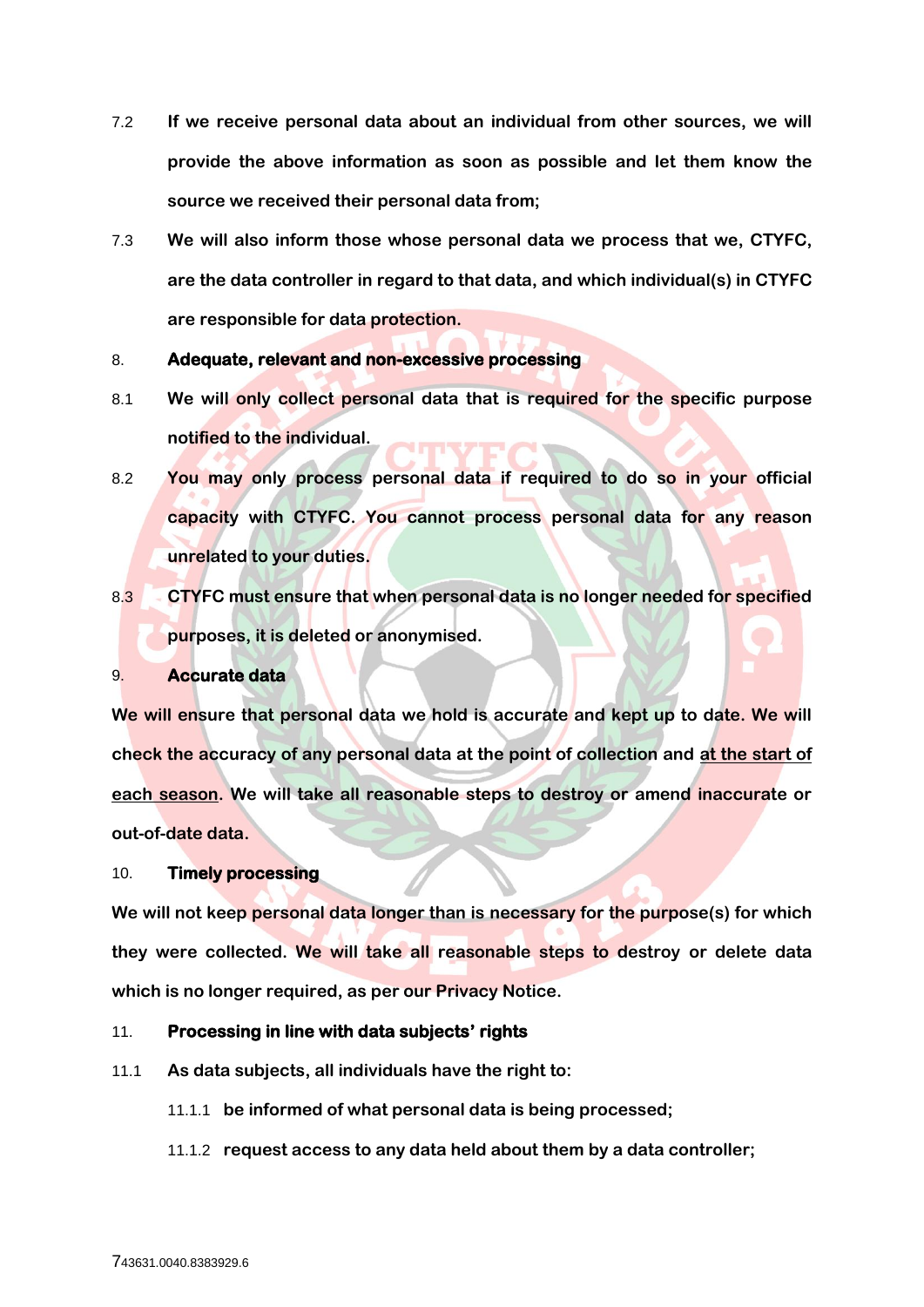- 11.1.3 **object to processing of their data for direct-marketing purposes (including profiling);**
- 11.1.4 **ask to have inaccurate or incomplete data rectified;**
- 11.1.5 **be forgotten (deletion or removal of personal data);**
- 11.1.6 **restrict processing;**
- 11.1.7 **data portability; and**
- 11.1.8 **not be subject to a decision which is based on automated processing.**
- 11.2 **CTYFC is aware that not all individuals' rights are absolute, and any requests regarding the above should be immediately reported to the committee, and if applicable escalated to the Surrey FA/FA for guidance.**

12. **Data security** 

- 12.1 **We will take appropriate security measures against unlawful or unauthorised processing of personal data, and against the accidental loss of, or damage to, personal data.**
- 12.2 **We have proportionate procedures and technology to maintain the security of all personal data.**
- 12.3 **Personal data will only be transferred to another party to process on our behalf (a data processor) where we have a GDPR-compliant written contract in place with that data processor.**
- 12.4 **We will maintain data security by protecting the confidentiality, integrity and availability of the personal data.**
- 12.5 **Our security procedures include:**
	- 12.5.1 **Entry controls. Any stranger seen in entry-controlled areas should be reported.**
	- 12.5.2 **Secure desks, cabinets and cupboards. Desks and cupboards should be locked if they hold personal data.**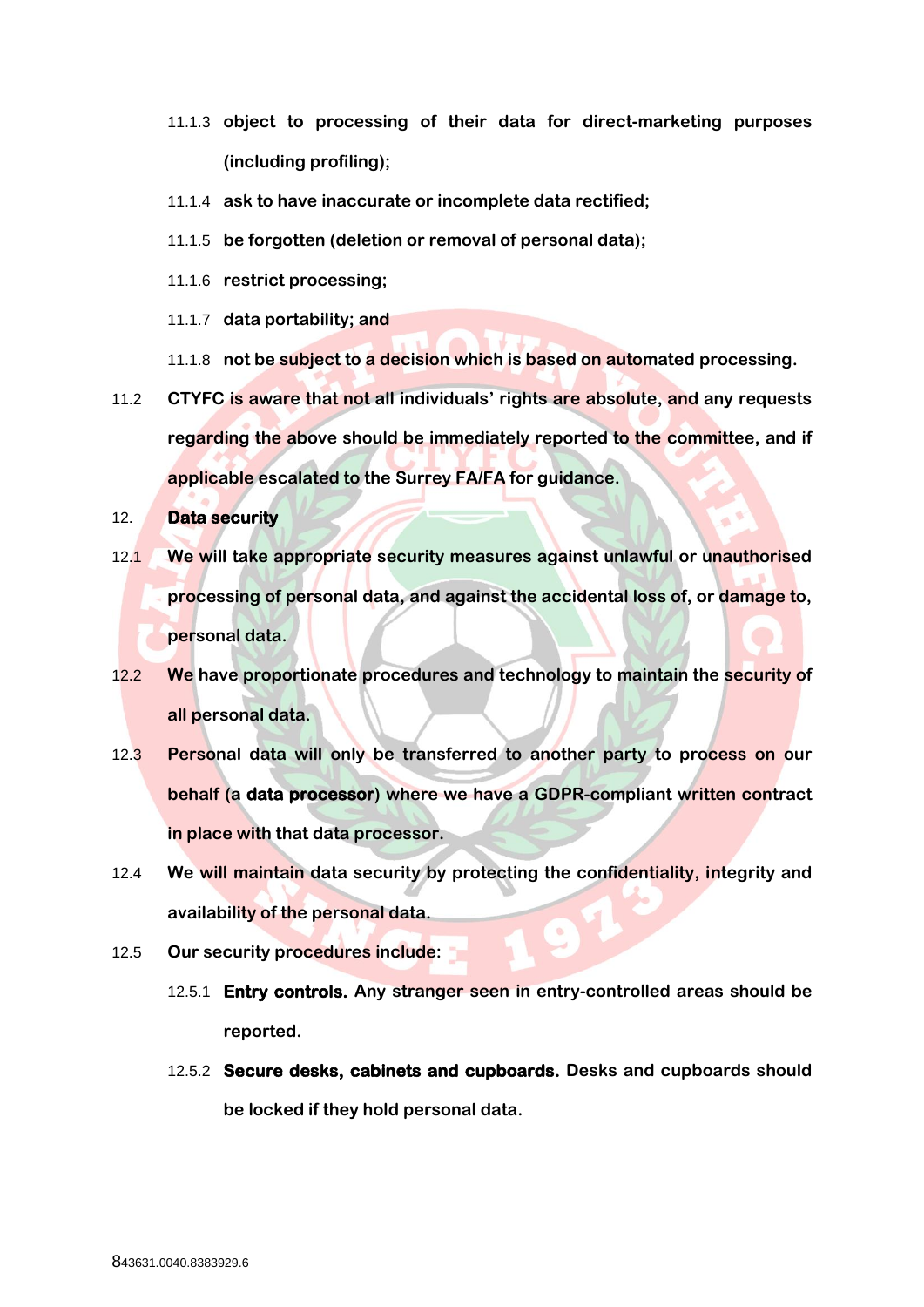- 12.5.3 **Methods of disposal. Paper documents should be shredded. Digital storage devices should be physically destroyed.**
- 12.5.4 **Equipment. Screens and monitors must not show personal data to passers-by, and should be locked when unattended. Excel spreadsheets will be password protected.**
- 12.5.5 **Personal Devices. Anyone accessing or processing CTYFC's personal data on their own device, must have and operate a password only access or similar lock function, and should have appropriate anti-virus protection. These devices must have CTYFC's personal data removed prior to being replaced by a new device or prior to such individual ceasing to work with or support CTYFC.**

#### 13. **Disclosure and sharing of personal information**

- 13.1 **We share personal data with the Surrey FA/The FA, and with applicable leagues using Whole Game System.**
- 13.2 **We may share personal data with third parties or suppliers for the services they provide, and instruct them to process our personal data on our behalf as data processors. Where we share data with third parties, we will ensure we have a compliant written contract in place incorporating the minimum data processer terms as set out in the GDPR, which may be in the form of a supplier's terms of service.**
- 13.3 **We may share personal data we hold if we are under a duty to disclose or share an individual's personal data in order to comply with any legal obligation, or in order to enforce or apply any contract with the individual or other agreements; or to protect our rights, property, or safety of our employees, players, other individuals associated with CTYFC or others.**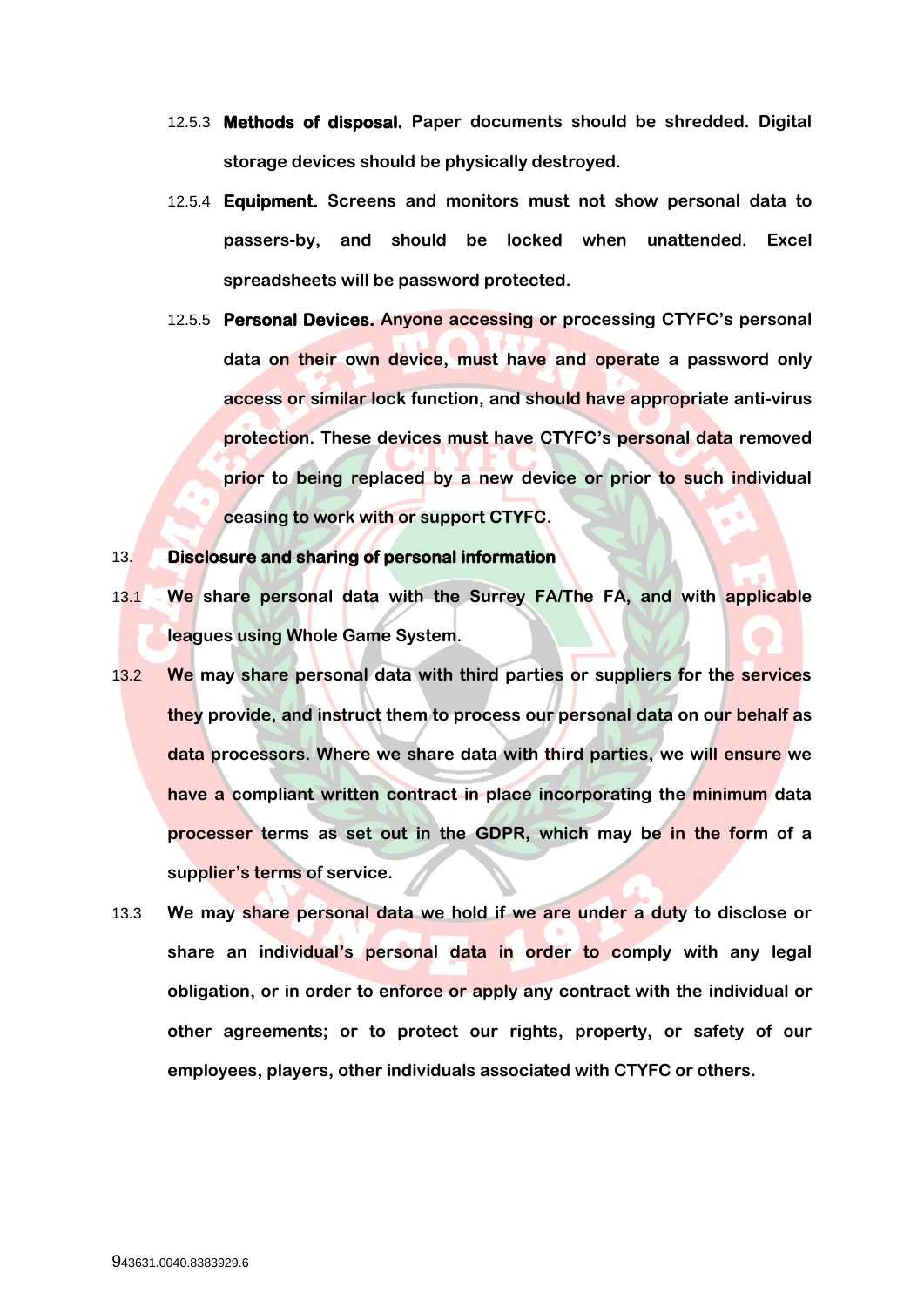#### 14. **Transferring personal data to a country outside the EEA**

**We may transfer any personal data we hold to a country outside the European Economic Area (EEA), provided that one of the appropriate safeguards applies.**

#### 15. **Reporting a personal data breach**

- 15.1 **In the case of a breach of personal data, we may need to notify the applicable regulatory body and the individual.**
- 15.2 **If you know or suspect that a personal data breach has occurred, inform a member of the committee immediately, who may need to escalate to the Surrey FA/the FA as appropriate. You should preserve all evidence relating to a potential personal data breach.**

## 16. **Dealing with subject access requests**

- 16.1 **Individuals may make a formal request for information we hold about them. Anyone who receives such a request should forward it to the board/committee immediately, and where necessary escalated to the Surrey FA/FA for guidance. Nobody should feel bullied or pressured into disclosing personal information.**
- 16.2 **When receiving telephone enquiries, we will only disclose personal data if we have checked the caller's identity to make sure they are entitled to it.**

### 17. **Accountability**

- 17.1 **CTYFC must implement appropriate technical and organisational measures to look after personal data, and is responsible for, and must be able to demonstrate compliance with the data protection principles.**
- 17.2 **CTYFC must have adequate resources and controls in place to ensure and to document GDPR compliance, such as:**
	- 17.2.1 **providing fair processing notice to individuals at all points of data capture;**